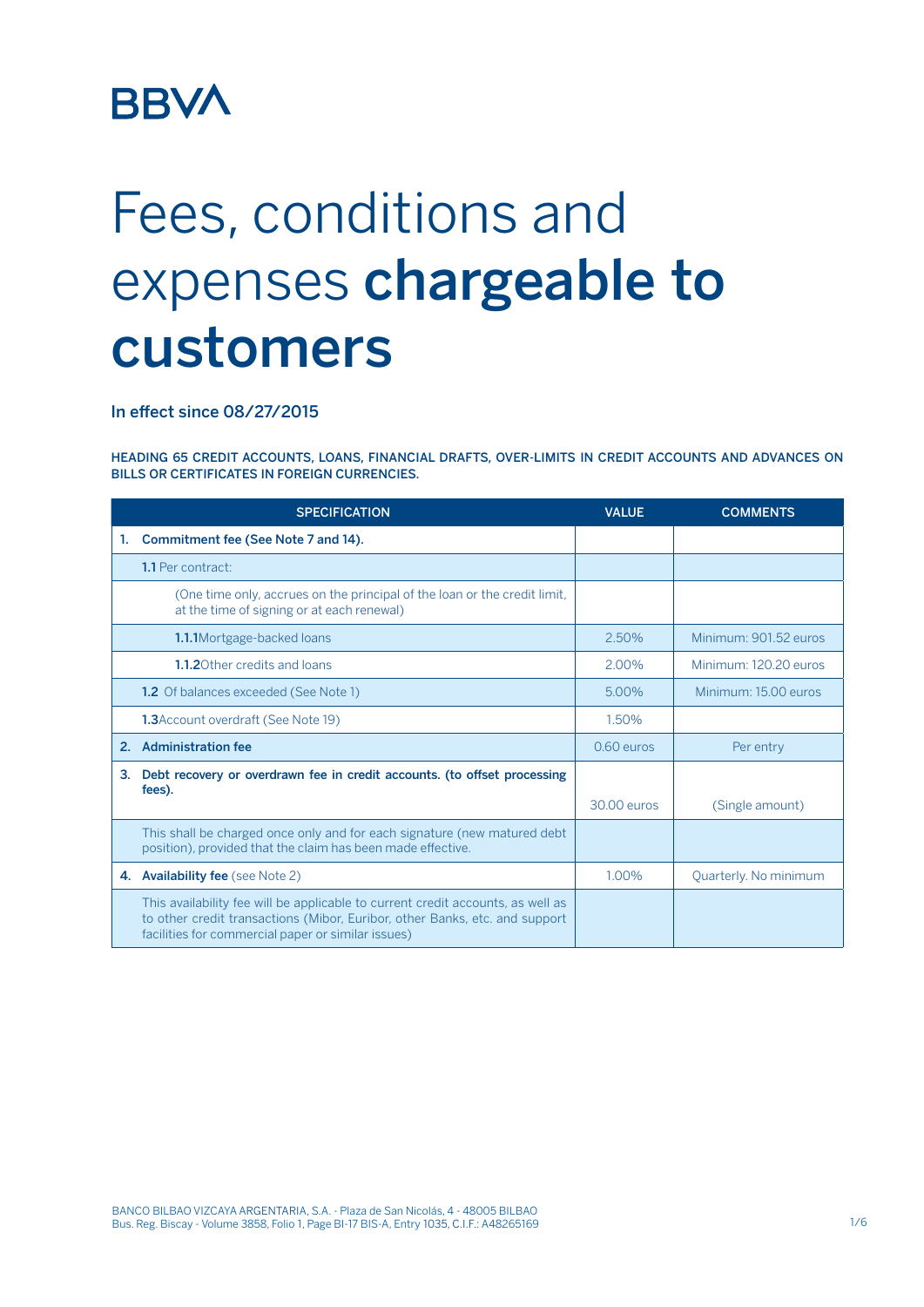## **BBVA**

| 5. Fee/compensation for partial or total early cancellation requested by<br>the holder (see Note 3) |                                                                                                                                                                                                                                                                                                                                                                  |       |                       |
|-----------------------------------------------------------------------------------------------------|------------------------------------------------------------------------------------------------------------------------------------------------------------------------------------------------------------------------------------------------------------------------------------------------------------------------------------------------------------------|-------|-----------------------|
| 5.1                                                                                                 | Mortgage loans and credits, except those covered by the scope of arti-<br>cle 7 of Law 41/2007 (See Note 16)                                                                                                                                                                                                                                                     |       |                       |
|                                                                                                     | 5.1.1Fixed                                                                                                                                                                                                                                                                                                                                                       | 5.00% | No minimum            |
|                                                                                                     | <b>5.1.2</b> Variable interest rate (see Note 17)                                                                                                                                                                                                                                                                                                                | 1.00% | No minimum            |
|                                                                                                     | Cases of switching lender subject to Law 2/1994                                                                                                                                                                                                                                                                                                                  |       |                       |
|                                                                                                     | Mortgage contracts signed before 04/27/2003                                                                                                                                                                                                                                                                                                                      | 1.00% | No minimum            |
|                                                                                                     | Mortgage contracts signed after 04/27/2003                                                                                                                                                                                                                                                                                                                       | 0.50% | No minimum            |
| 5.2                                                                                                 | Consumer credit transactions subject to Law 16/2011, on consumer<br>credit contracts. (See Note 4)                                                                                                                                                                                                                                                               |       |                       |
|                                                                                                     | 5.2.1When the period remaining between the early repayment and<br>the agreed contract end date is more than one year.                                                                                                                                                                                                                                            | 1.00% | No minimum            |
|                                                                                                     | 5.2.2 When the period remaining between the early repayment date<br>and the agreed end of the credit agreement is no more than<br>one year                                                                                                                                                                                                                       | 0.50% | No minimum            |
| 5.3                                                                                                 | Other asset transactions                                                                                                                                                                                                                                                                                                                                         | 5.00% | No minimum            |
|                                                                                                     | 6. Compensation for withdrawal (see Note 18)                                                                                                                                                                                                                                                                                                                     |       |                       |
| 6.1                                                                                                 | When the early repayment takes place within the first 5 years of the life<br>of the loan.                                                                                                                                                                                                                                                                        | 0.50% | No minimum            |
|                                                                                                     | 6.2 When the early repayment occurs at a time after that specified in sec-<br>tion 6.1 above.                                                                                                                                                                                                                                                                    | 0.25% | No minimum            |
|                                                                                                     | 7. Fee for modifying the conditions, guarantees, switching of lenders or<br>borrowers, changes in the securities of the guarantee, changes in gua-<br>rantors or underwriters, extensions in maturity dates, provided that this<br>involves a modification or alteration of the contractual document. Of the<br>current limit of the operation (see notes 5, 13) |       |                       |
| 7.1                                                                                                 | Mortgage-backed loans                                                                                                                                                                                                                                                                                                                                            | 2.00% | Minimum: 601.01 euros |
|                                                                                                     | 7.2 Other credits and loans                                                                                                                                                                                                                                                                                                                                      | 1.75% | Minimum: 90.15 euros  |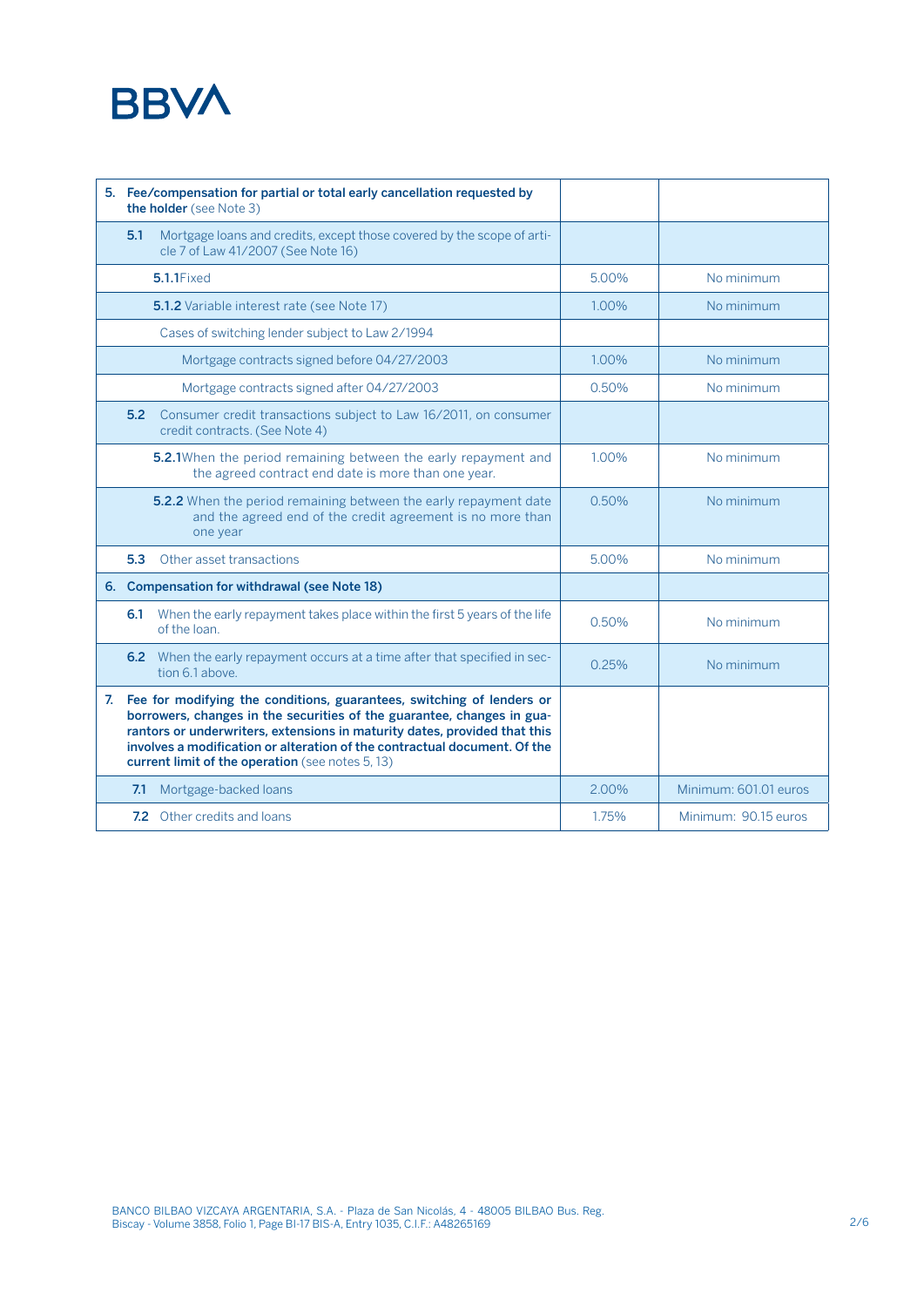### **BBVA**

| <b>SPECIFICATION</b>                                                                                                                                                                                                          | <b>VALUE</b> | <b>COMMENTS</b>         |
|-------------------------------------------------------------------------------------------------------------------------------------------------------------------------------------------------------------------------------|--------------|-------------------------|
| 8. Fee for analysis and information expenses                                                                                                                                                                                  |              |                         |
| In credit or loan operations (of the limit, principal or renewed).<br>8.1                                                                                                                                                     | 5.00%        | Minimum: 150.25 euros   |
| 8,2. In global risk operations (includes different risk operations in a single<br>contract, companies that meet special conditions may be the account<br>holders. Mainly intended for high-turnover companies). (See note 12) | 5.00%        | Minimum: 150.25 euros   |
| In mortgage operations, except for operations covered by the O.M. of<br>8.3<br>May 5, 1994                                                                                                                                    | 5.00%        | Minimum: 180.30 euros   |
| 8.4 In operations to switch lenders due to a change in creditors.                                                                                                                                                             | $1\%$        | Minimum 601.01 euros.   |
| 9. Indexed Ioan disbursement fee (See Note 6)                                                                                                                                                                                 | 0.10%        | Minimum: 30.05 euros    |
| 10. Renegotiation of payments (See Note 9)<br>(Of the amount of the total debt due and not paid)                                                                                                                              | 4.00%        | Minimum: 12.02 euros    |
| 11. Assessment of guarantees (see Note 10)                                                                                                                                                                                    |              |                         |
| Completed or remodeled individual homes (semi-detached, side-by-<br>11.1<br>side, exempt or located in a building)                                                                                                            |              |                         |
| Up to 30,050.61 euros                                                                                                                                                                                                         | 128.98 euros |                         |
| Excess from 30,050.61 to 90,151.82 euros                                                                                                                                                                                      | 156.86 euros |                         |
| Excess from 90,151.82 to 180,303.63 euros                                                                                                                                                                                     | 177.78 euros |                         |
| Excess from 180,303.63 euros                                                                                                                                                                                                  | 0.10%        | Maximum<br>501.97 euros |
| 11.2 Business premises, offices and industrial warehouses, completed or<br>remodeled                                                                                                                                          |              |                         |
| Up to 180,303.63 euros                                                                                                                                                                                                        | 209.15 euros |                         |
| Excess from 180,303.63 to 601,012.10 euros                                                                                                                                                                                    | 0.10%        |                         |
| Excess from 601,012.10 to 1,202,024.21 euros                                                                                                                                                                                  | 0.06%        |                         |
| Excess from 1,202,024.21 to 3,005,060.52 euros                                                                                                                                                                                | 0.045%       |                         |
| Excess from 3,005,060.52 to 6,010,121.04 euros                                                                                                                                                                                | 0.035%       |                         |
| Excess from 6,010,121.04 euros                                                                                                                                                                                                | 0.025%       |                         |
| 11.3 Buildings in general (housing, offices, industrial, under construction,<br>remodeled or completed)                                                                                                                       |              |                         |
| Up to 180,303.63 euros                                                                                                                                                                                                        | 278.87 euros |                         |
| Excess from 180,303.63 to 601,012.10 euros                                                                                                                                                                                    | 0.10%        |                         |
| Excess from 601,012.10 to 1,202,024.21 euros                                                                                                                                                                                  | 0.06%        |                         |
| Excess from 1,202,024.21 to 3,005,060.52 euros                                                                                                                                                                                | 0.045%       |                         |
| Excess from 3,005,060.52 to 6,010,121.04 euros                                                                                                                                                                                | 0.035%       |                         |
| Excess from 6,010,121.04 euros                                                                                                                                                                                                | 0.025%       |                         |

SPECIFICATION **EXECUTE COMMENTS** 

BANCO BILBAO VIZCAYA ARGENTARIA, S.A. - Plaza de San Nicolás, 4 - 48005 BILBAO Bus. Reg.<br>Biscay - Volume 3858, Folio 1, Page BI-17 BIS-A, Entry 1035, C.I.F.: A48265169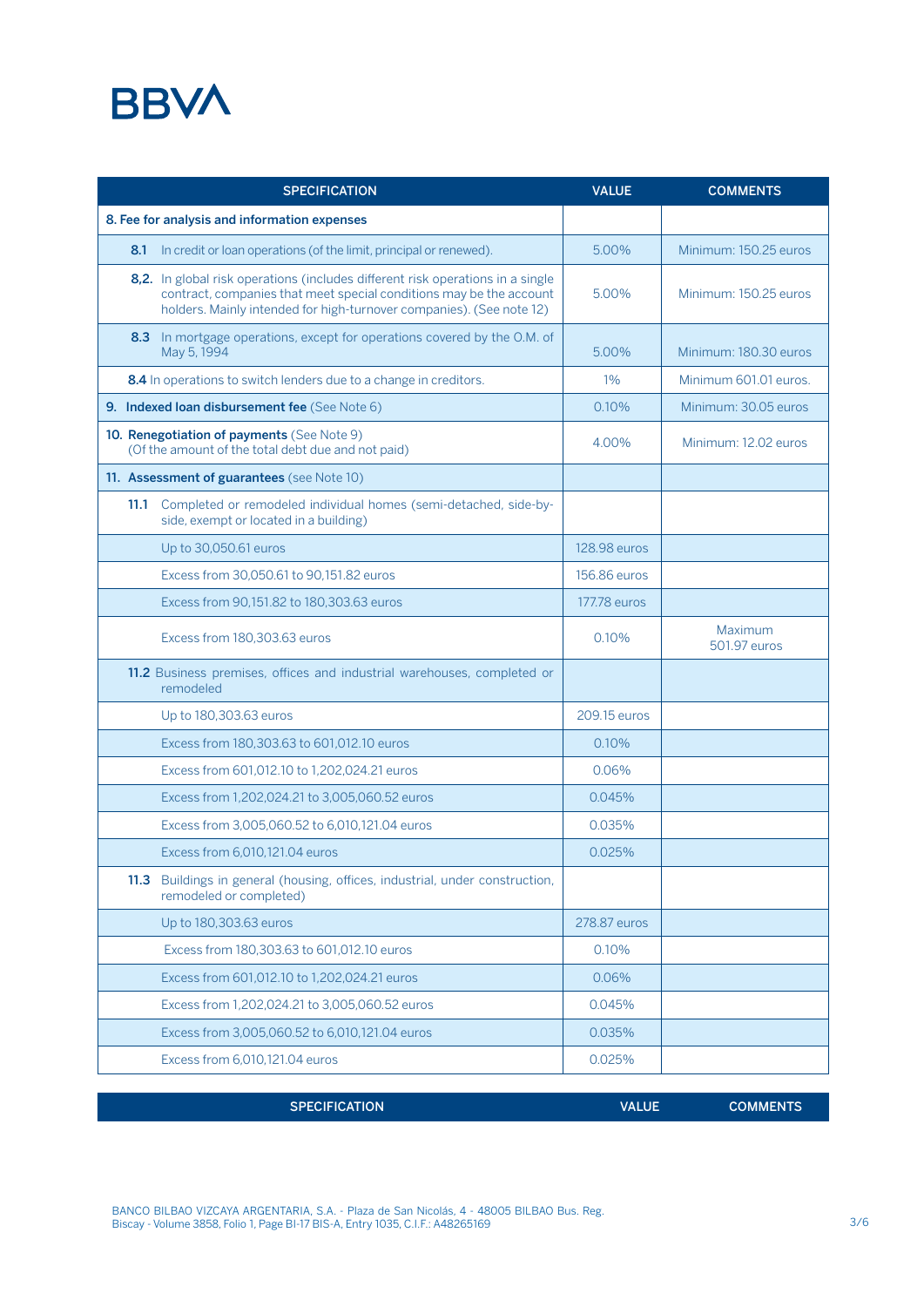

| 11.4 Land with approved planning                                                                                                                                                |              |                        |
|---------------------------------------------------------------------------------------------------------------------------------------------------------------------------------|--------------|------------------------|
| Up to 180, 303.63 euros                                                                                                                                                         | 315.53 euros |                        |
| Excess from 180,303.63 to 601,012.10 euros                                                                                                                                      | 0.10%        |                        |
| Excess from 601,012.10 to 1,202,024.21 euros                                                                                                                                    | 0.06%        |                        |
| Excess from 1,202,024.21 to 3,005,060.52 euros                                                                                                                                  | 0.045%       |                        |
| Excess from 3,005,060.52 to 6,010,121.04 euros                                                                                                                                  | 0.035%       |                        |
| Excess from 6,010,121.04 euros                                                                                                                                                  | 0.025%       |                        |
| 11.5 Rural, agricultural or livestock holdings                                                                                                                                  |              |                        |
| Up to 180,303.63 euros                                                                                                                                                          | 315.53 euros |                        |
| Excess from 180,303.63 to 601,012.10 euros                                                                                                                                      | 0.10%        |                        |
| Excess from 601,012.10 to 1,202,024.21 euros                                                                                                                                    | 0.06%        |                        |
| Excess from 1,202,024.21 to 3,005,060.52 euros                                                                                                                                  | 0.045%       |                        |
| Excess from 3,005,060.52 to 6,010,121.04 euros                                                                                                                                  | 0.035%       |                        |
| Excess from 6,010,121.04 euros                                                                                                                                                  | 0.025%       |                        |
| 12. Guarantee appraisal fee, after the concession.                                                                                                                              |              |                        |
| Fee to conduct, at the customer's request, technical reports, inspection visits<br>to verify the technical progress and status of the investments. For each report<br>or visit. | 180.30 euros |                        |
| 13. Fee for direct debiting from another credit institution the payments for<br>loans granted by the Bank. (See Note 11)                                                        |              |                        |
| 13.1 For the presentation of the bill                                                                                                                                           | 0.40%        | Minimum:<br>3.01 euros |
| 13.2 For each unpaid bill returned                                                                                                                                              | 4.00%        | Minimum:<br>6.01 euros |

- NOTE 1 For overdrawn credit accounts, the commitment fee will be applied to the highest accounting overdraft that the account has had in each settlement period. If the account settlement period is shorter than one quarter, the fee will be applied proportionately to the number of settlement periods in a quarter. This proportionality rule shall not apply to the minimum fee.
- NOTE 2 The availability fee that is applied to credit transactions will accrue in the stipulated period and once the contractually established grace periods have elapsed, making it coincide with the interest payments that occur during that period, and will be charged to the undrawn average natural balance.

The fee is only charged in those cases in which the customer exercises the option to draw down the funds.

 In credit contracts where a schedule of uses or amortizations has been planned, the availability fee will only be charged to the limit actually drawn down.

- NOTE 3 In credit operations, it will be applied to the balance payable. In loan operations, it will be applied to the principal repaid early. In both cases, it shall be payable upon cancellation or repayment. In lieu of this fee, the parties may, in certain medium- or long-term fixed-rate contracts (three or more years), agree to an indemnity clause covering the difference between the agreed interest rate and the type of placement on the market of funds cancelled early, for the time remaining until the maturity date set out in the contract.
- NOTE 4 This compensation may only be received if the reimbursement occurs during a period in which the borrowing rate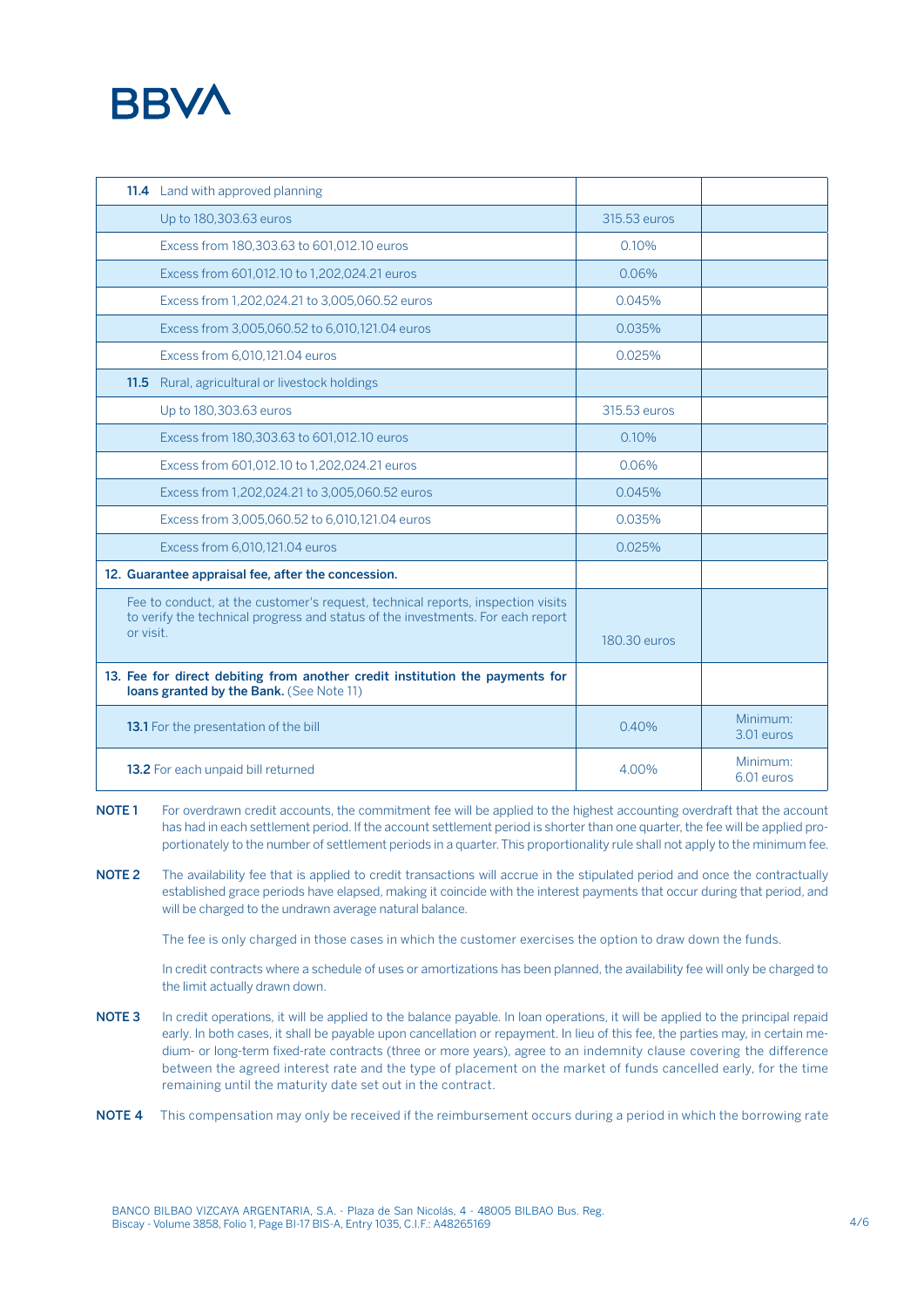

is fixed. This compensation will be applied to the principal repaid in advance for operations with an amount equal to or greater than 200.00 euros and not more than 75,000.00 euros, held by individuals who act for purposes that are outside their business or professional activity and that are not excluded from the scope of Law 16/2011 of June 24. In any case, no compensation shall exceed the amount of the interest that the consumer would have paid during the time between the early repayment and the agreed termination date of the credit contract.

 The fee for early repayment in consumer credit operations agreed prior to the entry into force of Law 16/2011 shall be governed by the provisions of Article 10 of Law 7/1995, on consumer credit

- NOTE 5 The amount of the fee will be charged to the borrower's account at the time of the modification; if the credit/loan is not signed, the chargeable expenses will be deducted from the first installment.
- NOTE 6 This additional fee will be applied to loans indexed with the Mibor, Euribor, Preferential, etc., provided that partial drawdowns have been agreed with the customer. It shall be applied to the amount drawn down. The minimum fee shall be the amount specified for each partial drawdown.
- NOTE 7 In the case of advances on foreign currency instruments, in addition to the commitment fee, the fees inherent to the foreign currency transaction will be applied: collection of bills in foreign currency.
- NOTE 8 The public notary expenses (trad brokers), whether contemporaneous with or subsequent to the contract, as well as the deed processing costs (Notary, Registration, Tax), shall be borne by the customer. Likewise, any other external duly justified fees shall be borne by the customer (e.g. property appraisal fees, registry verification fees to obtain recognition of the debt), unless incurred by the bank itself, in which case Section 10 of this Heading shall apply.
- NOTE 9 Study of special processing for paying delayed debt at the customer's request. Must be paid in cash at the time of the negotiation. This fee will be refunded if the transaction is not signed for reasons not attributable to the customer.
- NOTE 10 When the application is submitted, a provision will be required based on the amount requested. The final settlement will be made once the appraisal value is known. Any possible differences will be adjusted when the first drawdown is made.
- NOTE 11 The fee will only be charged for direct debit payments not agreed in the loan contract, whether the bills are presented on paper or magnetic media. This fee will be applied whenever the customer is given the option to make payment by other means (direct debit at the Entity, cash deposits, transfers), and despite this, chooses to direct debit from a different bank.
- NOTE 12 Products listed in Section 8.2 of this HEADING "Global risk operations": The short-term asset products that a customer can carry out with our Company include the following: Credit accounts in euros/foreign currencies. Cash transactions in euros and foreign currency. Credit facilities for drawdowns EURIBOR, MIBOR/LIBOR. Operations to finance exports. Operations to finance imports. Discounts or advances. Opening letters of credit. Provision of guarantees or endorsements.
- NOTE 13 The modifications to the specific conditions are: Reductions to the agreed interest rate, changes to benchmark indexes or type of interest rate (fixed-variable), changes to the initially agreed spreads involving the benchmark rate, changes to maturity period, changes to or establishment of repayment grace periods, changes to the payment terms (monthly/quarterly payments), changes to the repayment system, or any other changes that require amending or altering the contractual document. In cases where this modification entails extending the term of the loan, this fee will be 0.10% of the outstanding principal amount.
- NOTE 14 In credit and loan operations in which the account holder(s) have the option of changing the interest rate (Mibor, Euribor, or, interbank, or, a fixed negotiated rate), the Bank will receive an additional fee of 0.125% of the principal or limit in force, per quarter or fraction thereof, to be received in each interest settlement. NOTE 15 In the case of advances on bills, certificates or other documents, the following fees will be payable: Study, point 1 of this heading; Commitment, point 1 of this heading; Negotiation, point 1, heading 01; and, where applicable, recording fee, note 3, heading 01; Maturity modification, note 17, heading 01; Incident, point 5, section 01; As expenses for processing the advance, where applicable, point 3 of heading 09 will be applied.-